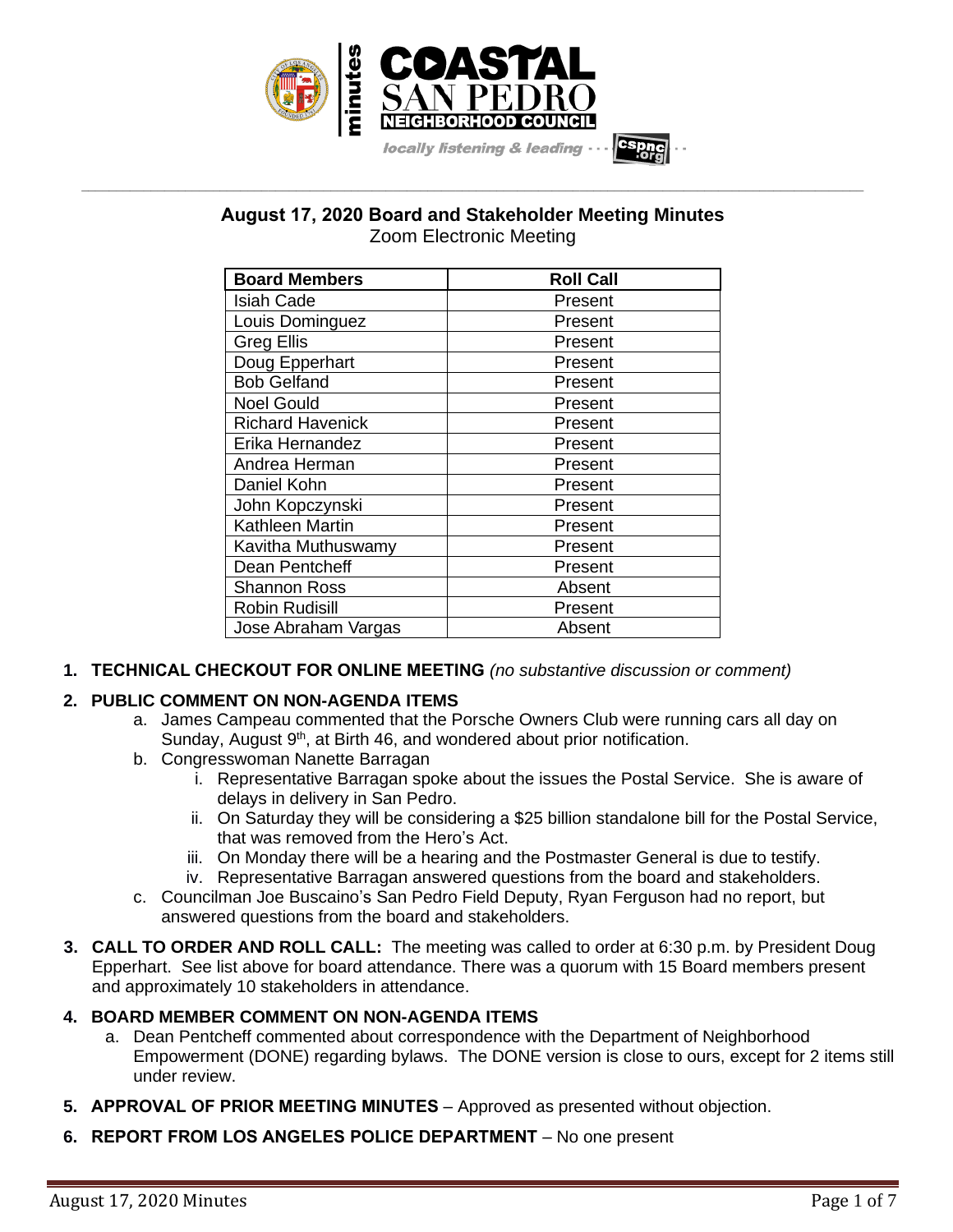### **7. MOTION TO CREATE A LIASON POSITION REGARDING STREET RACING AND LOUD MOTORCYCLES** – *Coastline and Parks Committee*

The Coastal San Pedro Neighborhood Council (CSPNC) regards street racing and illegally loud motorcycles to be a major quality of life and hazard for residents and recommends establishing a liaison between LAPD, CSPNC, and the Community to resolve these problems, **AND APPOINT STAKEHOLDER JAMES CAMPEUA AS THE LIAISON.**

**Motion** by **Noel Gould** to amend the motion to add **AND APPOINT STAKEHOLDER JAMES CAMPEUA AS THE LIAISON***,* as noted above, second by **Andrea Herman**, and failed with 1 yes (Rudisill), 13 noes (Dominguez, Ellis, Epperhart, Gelfand, Gould, Havenick, Herman, Hernandez, Kohn, Kopczynski, Martin, Muthuswamy, and Pentcheff), and 1 abstention (Cade).

**Motion** by **Noel Gould** to refer to the Emergency Preparedness and Public Safety Committee passed without objection.

### **8. MOTION REGARDING USE OF ROUNDUP BY THE DEPARTMENT OF RECREATION AND PARKS** – *Coastline and Parks Committee*

*Whereas* Roundup has been discussed as a possible carcinogen and Bayer has already paid \$10B in legal settlements related to Roundup,

*Resolved,* the Coastal San Pedro Neighborhood Council urges the Department of Recreation and Parks to explore and implement safer alternative methods for vegetation control than Roundup (glyphosate), and

*Further Resolved,* the Coastal San Pedro Neighborhood Council requests the Department of Recreation and Parks to post notification as to when a particular park unit will be treated with Roundup.

Motion from committee passed with 13 yes (Dominguez, Ellis, Epperhart, Gould, Havenick, Herman, Hernandez, Kohn, Kopczynski, Martin, Muthuswamy, Pentcheff, and Rudisill), 0 no, 1 abstention (Cade), and 1 recused (Gelfand).

Motion to consent calendar and approve items 9., 10., and 13. passed without objection.

### **9. MOTION REGARDING TRANSIT ORIENTED COMMUNITIES (TOC) GUIDELINES AFFORDABLE HOUSING REQUIREMENTS** – *Planning and Land Use Committee*

*Whereas* the affordable housing needs of our community's low- to moderate-income Workforce who are increasingly caught in the gap between skyrocketing rents and ineligibility for other assistance must be addressed,

*Therefore resolved,* the Coastal San Pedro Neighborhood Council Board supports the City Council Motion to instruct the Planning Department to prepare revised Transit Oriented Communities (TOC) Guidelines to increase the 55-year covenanted affordable housing percentage requirements in high and mid market areas, similar to the higher affordability levels contained in the Linkage Fee Ordinance.

*Council File 20-0189*

### **10. RESOLUTION REGARDING PORT OF LOS ANGELES PUBLIC ACCESS INFRASTRUCTURE PROJECTS (PAIP) CONSULTANT FOR WATERFRONT TRANSPORTATION PLAN** – *Planning and Land Use Committee*

*Whereas* the Port of Los Angeles (Port) solicited input for Public Access Infrastructure Projects;

*Whereas* the Port has delayed moving forward with these projects due to uncertainty regarding revenue projections; *Whereas* the three San Pedro Neighborhood Councils and the San Pedro Chamber of Commerce all recommended that a portion of the funds be used to hire a consultant to develop a connectivity master plan;

*Whereas* such a process will require significant time to develop an appropriate statement of work, procure a consultant, and develop plans involving the community; and

*Whereas* such a process will only require a fraction of the anticipated PAIP funding. *Therefore* the Coastal San Pedro Neighborhood Council Board urges the Port of Los Angeles to consider funding to hire a consultant to develop a connectivity master plan now and move it forward for consideration by the Board of Harbor Commissioners.

## **11. RESOLUTION REGARDING PARKING IN SAN PEDRO** - *Planning and Land Use Committee*

*Whereas,* San Pedro has a number of proposed developments that have requested waivers to the parking requirements. These are usually part of an SB 1818, AB 744 or TOC project. This is of concern to us for a number of reasons.

1. San Pedro is losing parking lots to development. Developments have been proposed for the following lots currently used for parking:

576 W. 6th St – private lot used for parking

511 S. Harbor – parking lot currently for restaurant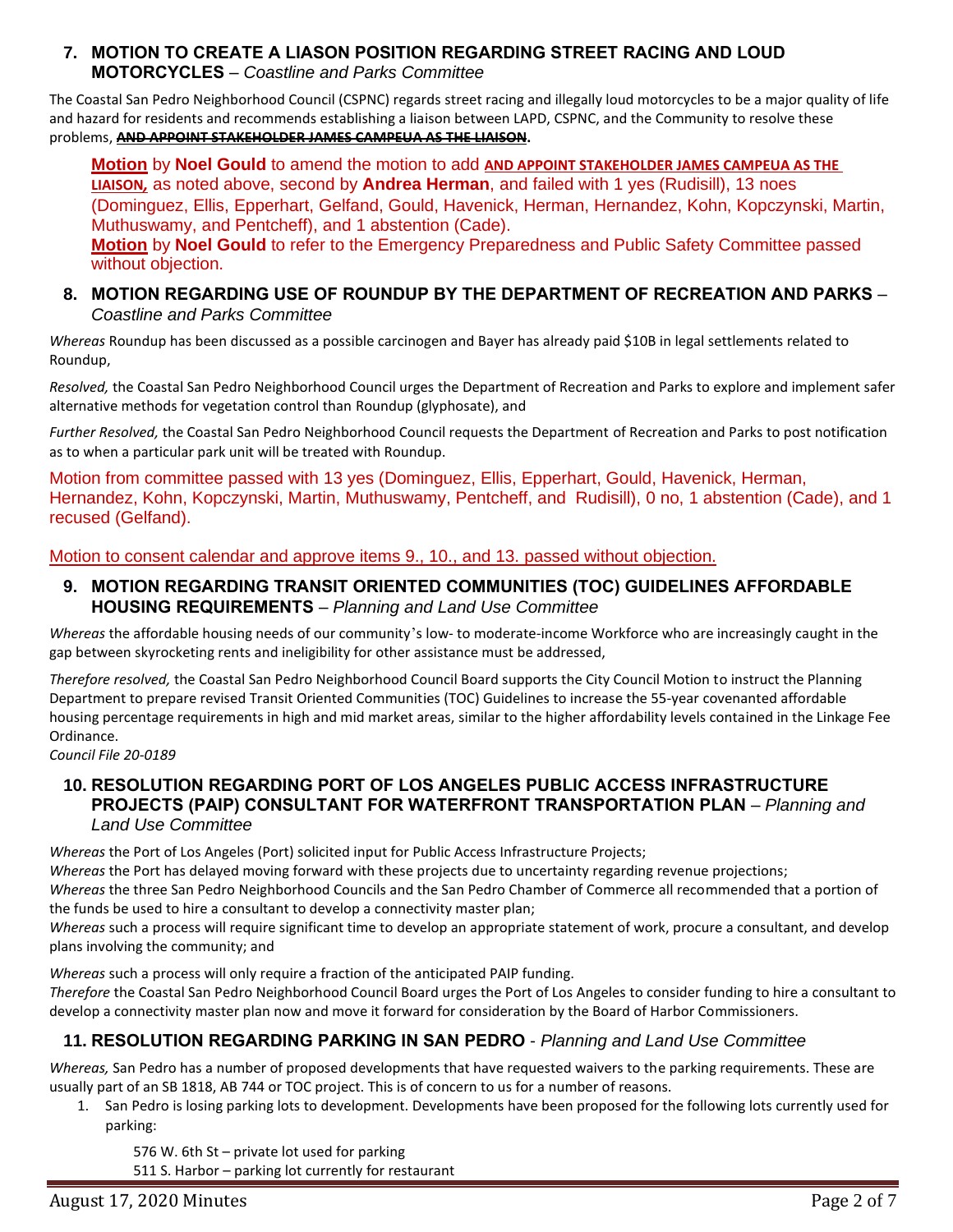W. 5th St – private parking lot N. Harbor – private lot used primarily for boat and long term RV parking 452-462 W. 9th - public parking lot will still have some public parking Center – public parking lot that will still have some public parking S. Palos Verdes – private lot used for parking

- 2. Due to its age, San Pedro already has a number of narrow streets where cars are parked on both sides making them difficult to drive along. This is particularly true in Barton Hill, adjoining downtown San Pedro, and Point Fermin.
- 3. The mean travel time to work for San Pedrans is 27.05 minutes. 76.94% of them drive alone while another 13.53% carpool. Only 3.02% of workers report using public transportation.<sup>1</sup> San Pedro has extremely limited public transportation and the prospects for increasing it are slim. In fact, the decline in ridership resulting from the pandemic will most likely see a decrease in availability of public transit.
- 4. Studies by UCLA's Institute of Transportation Studies<sup>2</sup> found that even where good public transportation exists, and despite enormous investment in transit infrastructure and significant population growth, pre-pandemic METRO ridership was at its lowest in 30 years. Ridership on the Red/Purple Line went from 47,434,969 in 2010 to 43,301,200 in 2018. In Central Hollywood, a transit hub where over 2,000 new units have been constructed over the last decade, ridership on bus lines that serve the area is in steep decline.
- 5. At the same time, according to that same study, car ownership in LA has soared since 2000 with the biggest growth being in low-income families. In 2016 the average car ownership for a two-person household in LA County was 1.62 cars.<sup>3</sup> The study concludes that the future of public transit in our region will be shaped less by people who do not use vehicles and more by encouraging vehicle-owning households to use transit more. In other words, even if we are successful in increasing transit use there will still be a need for residential parking.
- 6. In light of the recent pandemic and the risks of public transportation, it is likely that any family that can possibly afford a car will own one. According to Ahmed El-Geneidy, a professor of urban planning at McGill University who has studied transit ridership, "We know that people will be scared to use public transportation from a health perspective," Based on what's happening in China, a post-pandemic car sales boom may be in the offing.

The City of Los Angeles is to be commended for trying to get people to use alternative forms of transportation, however reducing parking requirements and decoupling parking in new construction is not viable in communities such as San Pedro. *Resolved,* the Coastal San Pedro Neighborhood Council is opposed to any reduction in parking requirements.

*Further be it resolved,* we strongly support requiring developers to contribute to alternate forms of transportation for future residents such as cargo bicycles, electric bicycles, pre-loaded TAP cards, and shared vehicles. One size parking requirements for the entire city does not work in Los Angeles.

<sup>1</sup> http://zipatlas.com/us/ca/san-pedro.htm#commute.city-data.com/neighborhood/San-Pedro-San-Pedro-CA.html

<sup>1</sup> https://www.its.ucla.edu/2018/01/31/new-report-its-scholars-on-the-cause-of-californias-falling-transit-ridership

<sup>1</sup> https://www.governing.com/gov-data/car-ownership-numbers-of-vehicles-by-city-map.html

### Motion from committee passed with 15 yes (Cade, Dominguez, Ellis, Epperhart, Gelfand, Gould, Havenick, Herman, Hernandez, Kohn, Kopczynski, Martin, Muthuswamy, Pentcheff, and Rudisill), 0 no, and 0 abstentions.

## **12. RESOLUTION REGARDING CORRECTION OF TOC TIERS FOR TRANSIT HUB MAPS FOR SAN PEDRO** – *Planning and Land Use Committee*

*Whereas* per AB 744 a Major Transit Stop means a site containing an existing rail transit station, a ferry terminal served by either a bus or rail transit service, or the intersection of two or more major bus routes with a frequency of service interval of 15 minutes or less during the morning and afternoon peak commute periods, and

*Whereas* there are no sites in San Pedro that qualify as a Major Transit Stop but the City Planning system and maps erroneously show that there are; and City Planning and developers are aware of these errors but continue to pursue projects as if they qualify and do not take action to correct the planning system and maps and remove the non-existent San Pedro Transit Oriented Hubs. *Therefore be it Resolved,* the Coastal San Pedro Neighborhood Council insists that the City Planning system and maps be corrected to remove the non-existent San Pedro Transit Oriented Hubs and that City Planning also correct the entitlements for any pending projects where City Planning has erroneously told the applicant that their location qualifies as a Transit Oriented Hub.

Motion from committee passed with 15 yes (Cade, Dominguez, Ellis, Epperhart, Gelfand, Gould, Havenick, Herman, Hernandez, Kohn, Kopczynski, Martin, Muthuswamy, Pentcheff, and Rudisill), 0 no, and 0 abstentions.

### **13. RESOLUTION REQUESTING THAT COASTAL EXEMPTIONS (CEXS) BE INCLUDED IN CERTIFIED NEIGHBORHOOD COUNCIL (CNC) REPORTS** – *Planning and Land Use Committee*

*Whereas* Coastal Exemptions (CEXs) are appealable and Interested Parties are required to be notified before appeals can be made,

<sup>1</sup> http://zipatlas.com/us/ca/san-pedro.htm#commute.city-data.com/neighborhood/San-Pedro-San-Pedro-CA.html

<sup>2</sup> https://www.its.ucla.edu/2018/01/31/new-report-its-scholars-on-the-cause-of-californias-falling-transit-ridership

<sup>3</sup> https://www.governing.com/gov-data/car-ownership-numbers-of-vehicles-by-city-map.html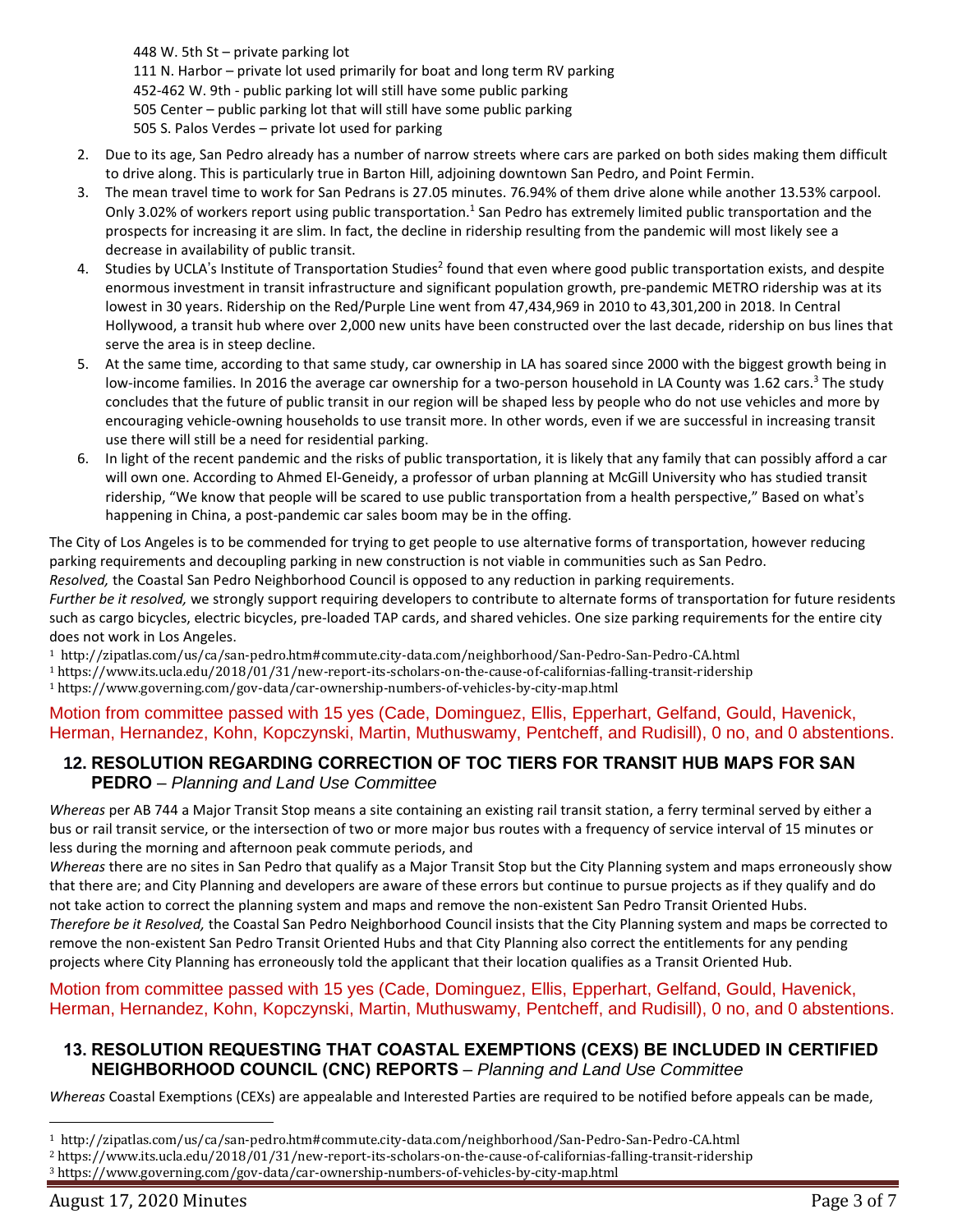*Whereas* the City stopped including CEXs on the bi-weekly Certified Neighborhood Council (CNC) reports, and *Whereas* most permits in the San Pedro Coastal Zone are CEXs.

*Therefore be it Resolved,* the Coastal San Pedro Neighborhood Council implores City Planning to immediately start publishing notice of Coastal Exemptions (CEXs) in the bi-weekly Certified Neighborhood Council (CNC) reports.

#### **14. RESOLUTION RECOMMENDING PERMIT FEE REDUCTION FOR ADUS** – *Planning and Land Use Committee*

*Whereas* Accessory Dwelling Unit (ADU) permit fees are three times more expensive in the Coastal Zone than non-Coastal Zone, and *Whereas* we have a housing crisis that ADUs will benefit.

*Therefore be it Resolved,* the Coastal San Pedro Neighborhood Council recommends that City Planning establish a fee reduction for property owners who are disabled Veterans or **LOW INCOME** seniors applying for an Accessory Dwelling Unit in the Coastal Zone.

**Motion** by **Kathleen Martin** to amend the motion to add **LOW INCOME,** as noted above, second by **Greg Ellis**, and failed with 4 yes (Ellis, Hernandez, Martin, and Muthuswamy), 10 noes (Dominguez, Epperhart, Gelfand, Gould, Havenick, Herman, Kohn, Kopczynski, Pentcheff, and Rudisill), and 1 abstention (Cade). **Motion** from committee passed with 15 yes (Cade, Dominguez, Ellis, Epperhart, Gelfand, Gould, Havenick, Herman, Hernandez, Kohn, Kopczynski, Martin, Muthuswamy, Pentcheff, and Rudisill), 0 no, and 0 abstention.

#### **15. RESOLUTION REGARDING ARMED CRISIS RESPONSE** – *Emergency Preparedness and Public Safety Committee*

*Resolved,* the Coastal San Pedro Neighborhood Council (CSPNC) requests that the City Council develop and support alternatives to armed crisis response and make use of the AB2054 Emergency Services Community Response Grant Program.

**Further resolved, the Coastal San Pedro Neighborhood Council supports Council File 20-0002-S96.**

**Motion** by **Bob Gelfand** to amend the motion to add **Further, CSPNC supports council file 20-0002-S96,** as noted above, second by **Richard Havenick**, with passed with 15 yes (Cade, Dominguez, Ellis, Epperhart, Gelfand, Gould, Havenick, Herman, Hernandez, Kohn, Kopczynski, Martin, Muthuswamy, Pentcheff, and Rudisill), 0 no, and 0 abstention.

**Motion** from committee as amended passed with 15 yes (Cade, Dominguez, Ellis, Epperhart, Gelfand, Gould, Havenick, Herman, Hernandez, Kohn, Kopczynski, Martin, Muthuswamy, Pentcheff, and Rudisill), 0 no, and 0 abstention.

#### **16. RESOLUTION REGARDING LOS ANGELES POLICE DEPARTMENT TRAFFIC STOPS** – *Emergency Preparedness and Public Safety Committee*

*Whereas* the disproportionate number of traffic stops and arrests of members of the Black community is staggering: In order for the Los Angeles City Council to effectively manifest the racial justice that we desperately need, measures must be taken. One place to start is by police departments collecting data, and holding departments accountable to report as specified in the Racial and Identity Profiling Act (RIPA) and to report to the Department of Justice, as mandated by law.

*Therefore, be it resolved that* the Coastal San Pedro Neighborhood Council supports Council File 20-0875 and the effort to report on alternative methods of traffic control that do not rely on armed law enforcement. CSPNC respectfully requests the following be implemented as part of the effort, and required compliance with AB953 as follows:

- 1. Strongly urge that the LA Police Department continue reporting and sharing data for all traffic stops to the RIPA Board so that it may be forwarded to the Department of Justice;
- 2. Report on and identify police officers who have disproportionate arrests or stops where no contraband was found in the vehicle as a result of a traffic stop;
- 3. Develop and implement training for non-armed vehicle stops;
- 4. Require the LAPD to review and report on traffic objectives by the Department of Transportation along with the Department of Justice to ensure that traffic objectives and racial equality objectives are collaborative and promote safety for all community members.

Motion from committee passed with 15 yes (Cade, Dominguez, Ellis, Epperhart, Gelfand, Gould, Havenick, Herman, Hernandez, Kohn, Kopczynski, Martin, Muthuswamy, Pentcheff, and Rudisill), 0 no, and 0 abstention.

### **17. RESOLUTION REQUESTING A COUNCIL FILE TO PROVIDE TRANSPARENCY FOR THE REALLOCATED FUNDS FROM THE LOS ANGELES POLICE DEPARTMENT** – *Emergency Preparedness and Public Safety Committee*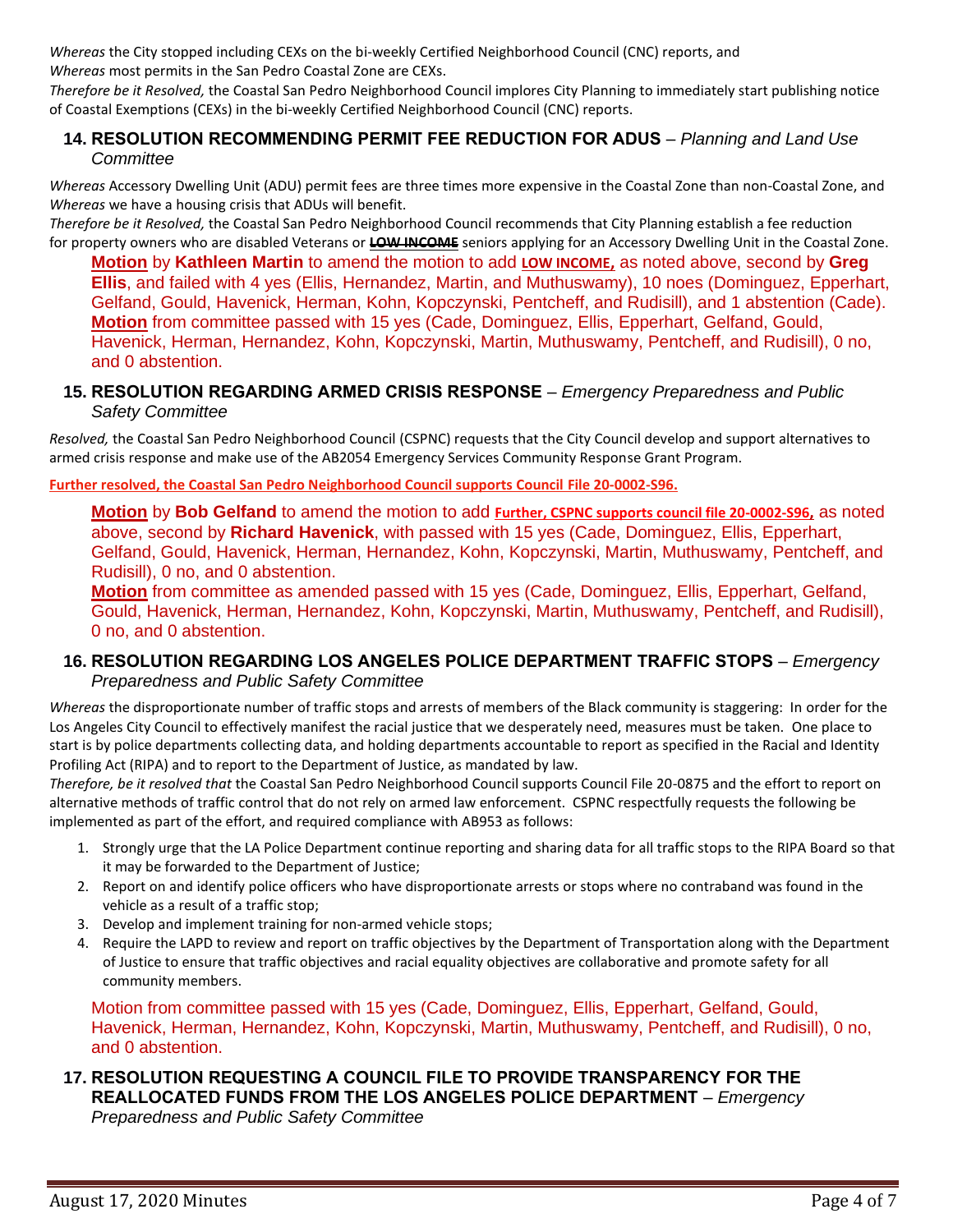*Resolved,* the Coastal San Pedro Neighborhood Council requests that the City Council create a Council File to provide transparency for the reallocated \$150 million that was transferred from the Los Angeles Police Department. The Coastal San Pedro Neighborhood Council requests that the process be transparent and that Neighborhood Councils weigh in on where those funds are allocated. *Council File: 20-0692*

Motion from committee passed with 15 yes (Cade, Dominguez, Ellis, Epperhart, Gelfand, Gould, Havenick, Herman, Hernandez, Kohn, Kopczynski, Martin, Muthuswamy, Pentcheff, and Rudisill), 0 no, and 0 abstention.

#### **18. MOTION IN SUPPORT OF UTILITY DEBT FORGIVENESS PROGRAM WITHIN LADWP WITH GOALS AS OUTLINED BY REPOWER LA**

The Los Angeles Department of Water and Power is the largest public utility in the country. Given our current public health crisis, the LADWP should be a resource, not a burden, for its stakeholders in Los Angeles. The City of Los Angeles has a responsibility to customers who are low-income or have lost their income due to COVID-19. In response to the hardships of our communities, RePower LA has asked LADWP to create a COVID-19 Utility Debt Forgiveness Program. The goals of this program are:

- 1. Erase utility debt accumulated before or during the COVID-19 crisis for ratepayers who are enrolled in the LADWP Low-Income program, Lifeline program, or a PayPlan;
- 2. Improve outreach for existing equity-based programs and the Utility Debt Forgiveness program to address historic underenrollment and increased eligibility of many Angelenos due to COVID-19. This outreach must be culturally relevant, accessible in a variety of languages, and that continues to be paired with outreach done by community-based organizations;
- 3. Invest in utility justice to reduce the widespread unaffordability of LADWP bills for low-income communities of color as part of Mayor Garcetti's Executive Order 27. Make long-term investments in justice-oriented rate-setting and equity programs; and,
- 4. Ensure resources for the COVID-19 Utility Debt Forgiveness Program do not come at the expense of the essential workforce of the LADWP or any existing low-income programs.

*Be it resolved that* the Coastal San Pedro Neighborhood Council supports RePower LA's efforts and urges the City of Los Angeles to create a COVID-19 Utility Debt Forgiveness Program within LADWP with goals as outlined by RePower LA.

Motion from committee passed with 15 yes (Cade, Dominguez, Ellis, Epperhart, Gelfand, Gould, Havenick, Herman, Hernandez, Kohn, Kopczynski, Martin, Muthuswamy, Pentcheff, and Rudisill), 0 no, and 0 abstention.

### **19. RESOLUTION SUPPORTING AB345 REGARDING ENVIRONMENTAL JUSTICE AND SETBACKS FOR OIL AND GAS EXTRACTION FACILITIES**

*Whereas* Assembly Bill 345 (Al Muratsuchi, CA Assembly 66th District) would require

- 1. the Secretary of the Natural Resources Agency to create an environmental justice program within the agency to identify and address any gaps in existing programs, policies, or activities that may impede the achievement of environmental justice; and,
- 2. the department to, on or before July 1, 2022, adopt regulations to protect public health and safety near oil and gas extraction facilities. The bill would require those regulations to include safety requirements and the establishment of a minimum setback distance between oil and gas activities and sensitive receptors such as schools, childcare facilities, playgrounds, residences, hospitals, and health clinics based on health, scientific, and other data, and would require the department to consider a setback distance of 2,500 feet at schools, playgrounds, and public facilities where children are present, and a range of other protective measures, including, but not limited to, enhanced monitoring and maintenance requirements. Because a violation of these regulations would be a crime, the bill would impose a state-mandated local program. The bill would require the department to comply with certain consultation and public participation requirements before adopting the regulations, as provided.

*Whereas* AB345 passed the California State Senate on January 23, 2020 and was referred to the Senate for reconsideration **on referral to the Senate Natural Resources and Water Committee on August 5, 2020, failed on a vote of five Noes and four Ayes)**. *Whereas* **the coalition supporting AB345 will continue to encourage establishment of setback and other health and safety protections around oil and gas extraction activities.**

*Whereas* the Coastal San Pedro Neighborhood Council previously supported a 2,500 foot setback between oil and gas activities and sensitive receptors and supports Environmental Justice.

*Therefore be it resolved,* the Coastal San Pedro Neighborhood Council supports the adoption of **implementation of the measures defined in** AB345 in the state and the implementation of AB345 **measures** in the City and County of Los Angeles. *Reference https://leginfo.legislature.ca.gov/faces/billTextClient.xhtml?bill\_id=201920200AB345 Council file: 20-0002-S120.*

**Motion** by **Richard Havenick** to Resolution supporting AB345 regarding environmental justice and setbacks for oil and gas extraction facilities second by Louis Dominguez, and passed with 15 yes (Cade, Dominguez, Ellis, Epperhart, Gelfand, Gould, Havenick, Herman, Hernandez, Kohn, Kopczynski, Martin, Muthuswamy, Pentcheff, and Rudisill), 0 no, and 0 abstention.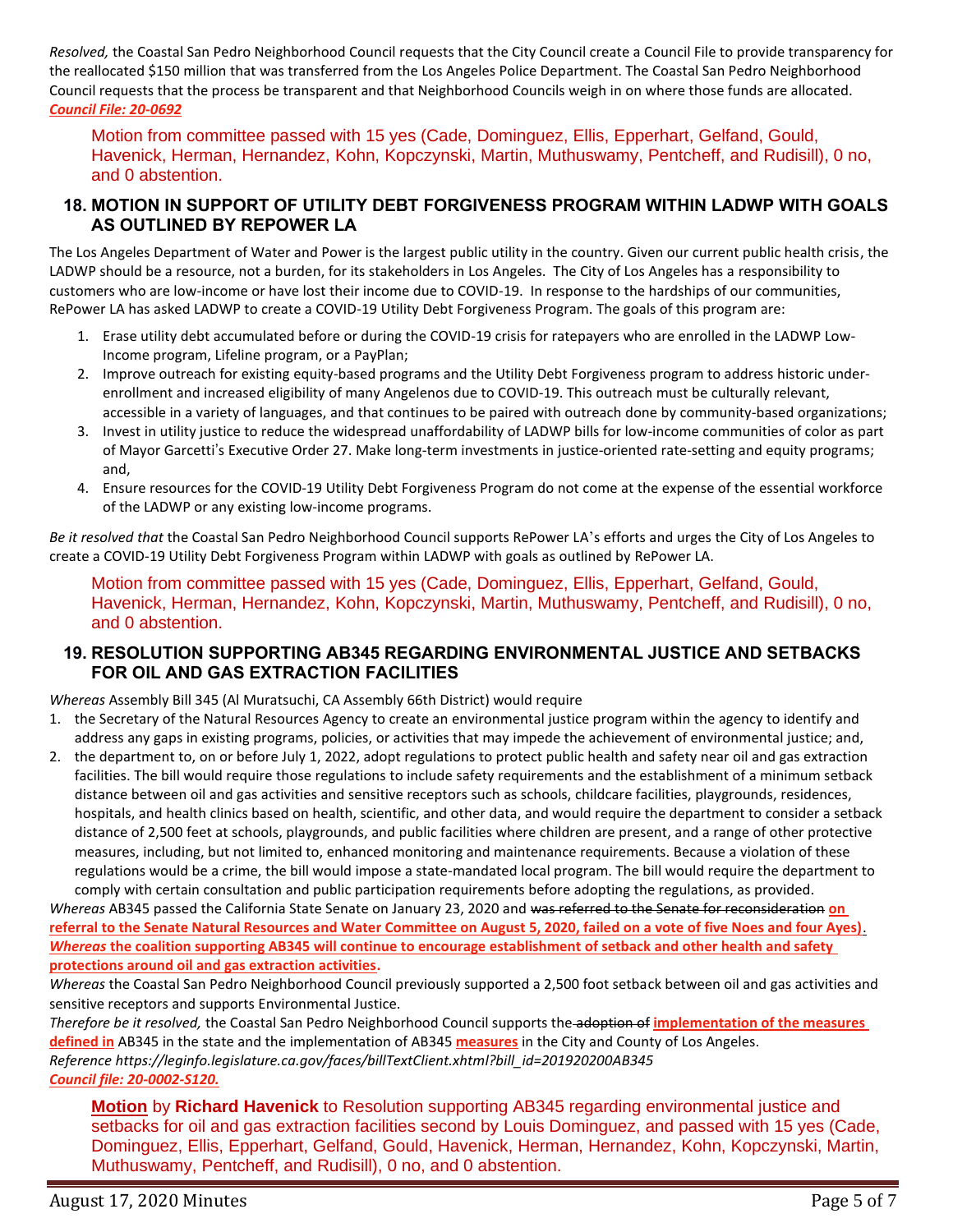**Motion** by **Bob Gelfand** to amend the motion to add **Further, CSPNC supports council file 20-0002-S96,** as noted above, second by **Richard Havenick**, and passed with 15 yes (Cade, Dominguez, Ellis, Epperhart, Gelfand, Gould, Havenick, Herman, Hernandez, Kohn, Kopczynski, Martin, Muthuswamy, Pentcheff, and Rudisill), 0 no, and 0 abstention.

Moved to item 22 without objection

### **20. COMMITTEE REPORTS**

- a. Administrative Operations Committee Chair Dean Pentcheff No new information
- b. Communications Committee Chair Shannon Ross No new information
- c. Emergency Preparedness and Public Safety Committee Chair Bob Gelfand
	- i. There are meetings of the Citywide Emergency Preparedness Alliance and Citywide Public Safety Alliance this Saturday.
		- ii. The next meeting to be announced.
- d. Parks and Coastline Committee Chair Noel Gould
	- i. The next meeting will be on Wednesday, September 2<sup>nd</sup>.
- e. Sunken City Ad Hoc Committee Chair Noel Gould
	- i. The next meeting will be on Wednesday, September 2<sup>nd</sup>.
- f. Environment and Sustainability Committee Chair Richard Havenick i. The next meeting will be on Tuesday, September  $8<sup>th</sup>$ .
- g. Homelessness Committee Chair Kathleen Martin No new information
- h. Port Committee Chair Louis Dominguez No new information
- i. Planning and Transportation Chair Robin Rudisill No new information
	- i. To view notes from the latest meeting please go to [https://www.cspnc.org/agendas](https://www.cspnc.org/agendas-minutes-planning-trans)[minutes-planning-trans.](https://www.cspnc.org/agendas-minutes-planning-trans)
- **21. TRESURER'S REPORT** Louis Dominguez, Treasurer Gave a brief overview of current funding levels. He received an email from City Clerk regarding the contract for the mailroom, they are no longer contracting with the mailroom at the city level

## *Budget and Finance (Consent Calendar)*

### **22. APPROVAL OF MONTHLY EXPENDITURE REPORT FOR JULY 2020.**

**23. APPROVAL OF MONTHLY EXPENSES, INCLUDING APPROVAL OF TREASURER'S PAYMENT OF ALL RECURRING NEIGHBORHOOD COUNCIL EXPENSES INCLUDING (BUT NOT LIMITED TO) LLOYD STAFFING, THE MAILROOM, ANGELS GATE CULTURAL CENTER MEETING EXPENSES, VENDOR(S) FOR MEETING REFRESHMENTS, AND OFFICE SUPPLIES**

### **24. MOTION REAFFIRMING EXPENDITURE ON NEWSLETTER**

The Coastal San Pedro Neighborhood Council authorizes the expenditure of \$858.76 to Reed Printing for printing the Coastal Currents June 2020 newsletter.

### **25. MOTION ALLOCATING ROLLOVER FUNDS TO NEIGHBORHOOD PURPOSE GRANTS**

The Coastal San Pedro Neighborhood Council allocates the amount of \$5,343.56 in fiscal year 2019–2020 rollover funds to neighborhood purpose grants.

### **26. APPROVAL OF FUNDING REQUESTS RECEIVED FROM COMMITTEES** – None

Motion from committee passed with 15 yes (Cade, Dominguez, Ellis, Epperhart, Gelfand, Gould, Havenick, Herman, Hernandez, Kohn, Kopczynski, Martin, Muthuswamy, Pentcheff, and Rudisill), 0 no, and 0 abstention.

### **27. APPOINTMENTS OF COMMITTEE OFFICERS, COMMITTEE MEMBERS, AND BOARD REPRESENTATIVES** – None

### **28. ANNOUNCEMENTS**

a. Dean Pentcheff commented that the Board of Public Works held a meeting today regarding Paseo Del Mar. He gave the following summary: The EIR recommending the bridge option for reconstruction was certified, along with the document of overriding considerations and statements of fact. There is no funding for the project. He announced there will be a meeting by the Public Works and Gang Reduction Committee, on Wednesday, August 19, 2020 at 1:00 p.m.